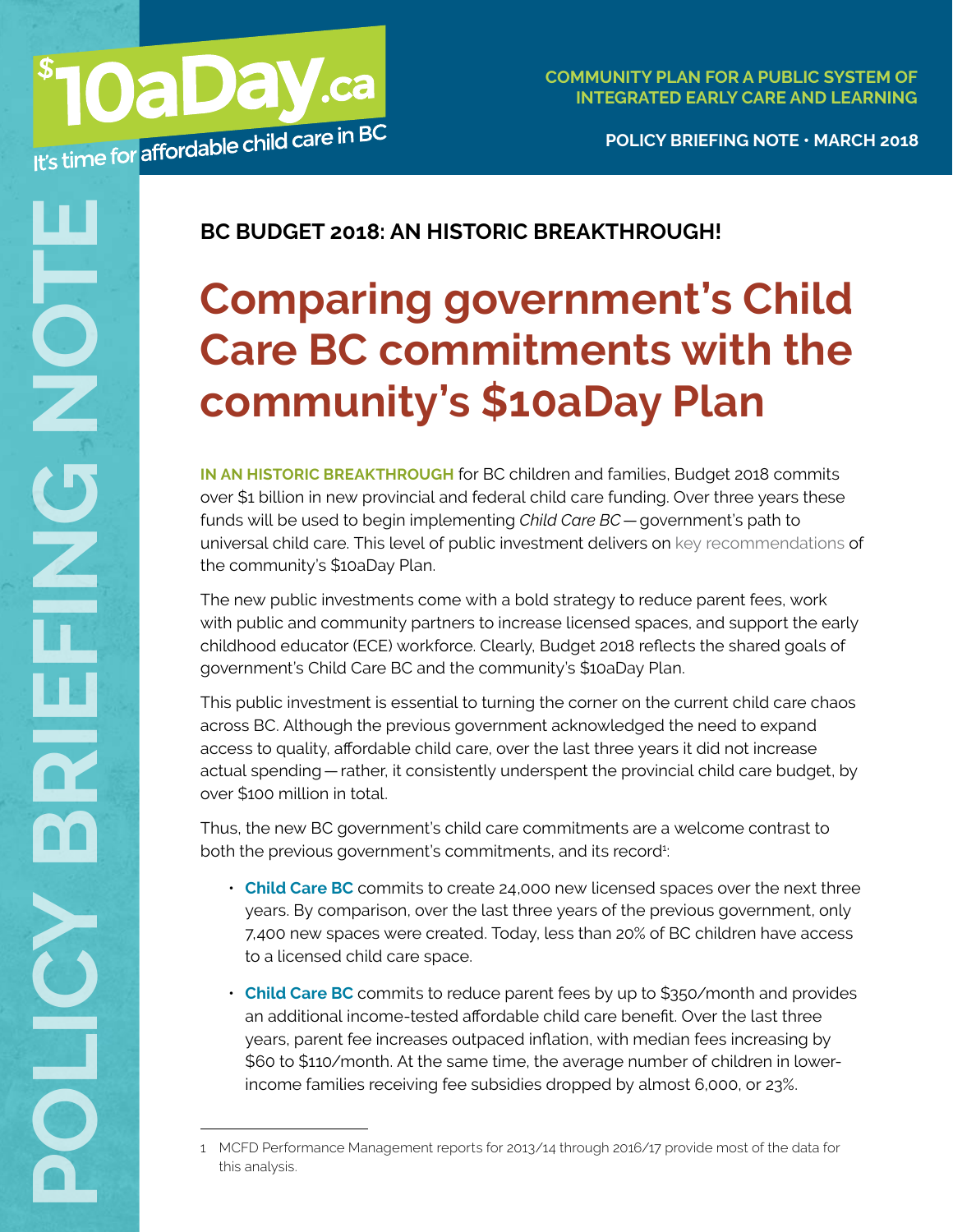## **Clearly, Budget 2018 reflects the shared goals of government's Child Care BC and the community's \$10aDay Plan.**

• **Child Care BC** commits to a workforce development strategy that addresses fair compensation for ECEs. Higher ECE wages are essential for achieving quality child care. Over the last three years, the lack of action on ECE wages has led to a crisis in recruitment and retention of qualified staff across the province.

The progress achieved in Budget 2018 is the result of decades of research, public education and advocacy by families, individuals, local governments, Indigenous leadership and communities, labour groups, community organizations and businesses across BC. Now, we are ready, willing and able to work with government and stakeholders to ensure that the first steps on *Child Care BC* build a solid foundation for a fully implemented system of quality, universal child care over the next 10 years. See our current advocacy actions on the back page.

| BC Budget 2018: Comparison of community recommendations and government commitments         |                                                                                                                                      |                                                                                                                                                                                                                                                                                                                                                 |  |
|--------------------------------------------------------------------------------------------|--------------------------------------------------------------------------------------------------------------------------------------|-------------------------------------------------------------------------------------------------------------------------------------------------------------------------------------------------------------------------------------------------------------------------------------------------------------------------------------------------|--|
| <b>Key</b><br>requirement                                                                  | \$10aDay                                                                                                                             | Child Care BC <sup>1</sup>                                                                                                                                                                                                                                                                                                                      |  |
| Increase direct operating funding to licensed child care programs, with accountability to: |                                                                                                                                      |                                                                                                                                                                                                                                                                                                                                                 |  |
| <b>Cap and</b><br>reduce<br>parent fees<br>for children<br>under 6                         | Fee reductions of \$500/<br>month for infant/toddler<br>programs starting 2018,<br>with reductions for<br>children aged 3-5 by 2020. | Providers who join the new Fee Reduction Initiative<br>will receive funds to offset parent fee reductions of up<br>to \$350/month for infant/toddler programs and up<br>to \$100/month for children aged 3-5, plus a 10% lift<br>in base funding. Initiative starts April 2018, and limits<br>future fee increases (with an exception process). |  |
|                                                                                            | No fees for families<br>earning less than \$40,000.                                                                                  | New affordable child care benefit lowers costs for<br>more families, starting September 2018 with infant/<br>toddler care. Benefit is scaled to income, with families<br>earning less than \$45,000 eligible for full benefit.<br>Families using unlicensed care remain eligible for new<br>benefit, at existing subsidy rates.                 |  |
|                                                                                            |                                                                                                                                      | Plus, funding for prototype projects in communities<br>across BC to inform build out of universal child care.                                                                                                                                                                                                                                   |  |
| Invest in the<br>workforce<br>to improve<br>quality                                        | Increase ECE wages,<br>starting at \$1/hour.<br>Expand post-secondary<br>and bursary programs.                                       | Expand bursaries and ECE training programs in public<br>post-secondary institutions. Workforce development<br>strategy that addresses ECE recruitment, retention,<br>and compensation.                                                                                                                                                          |  |
|                                                                                            | Develop ECE recruitment<br>and retention strategy.                                                                                   | Plus funding for Early Learning Framework update,<br>new training model for family providers, start-up<br>grants to support unlicensed providers to become<br>licensed.                                                                                                                                                                         |  |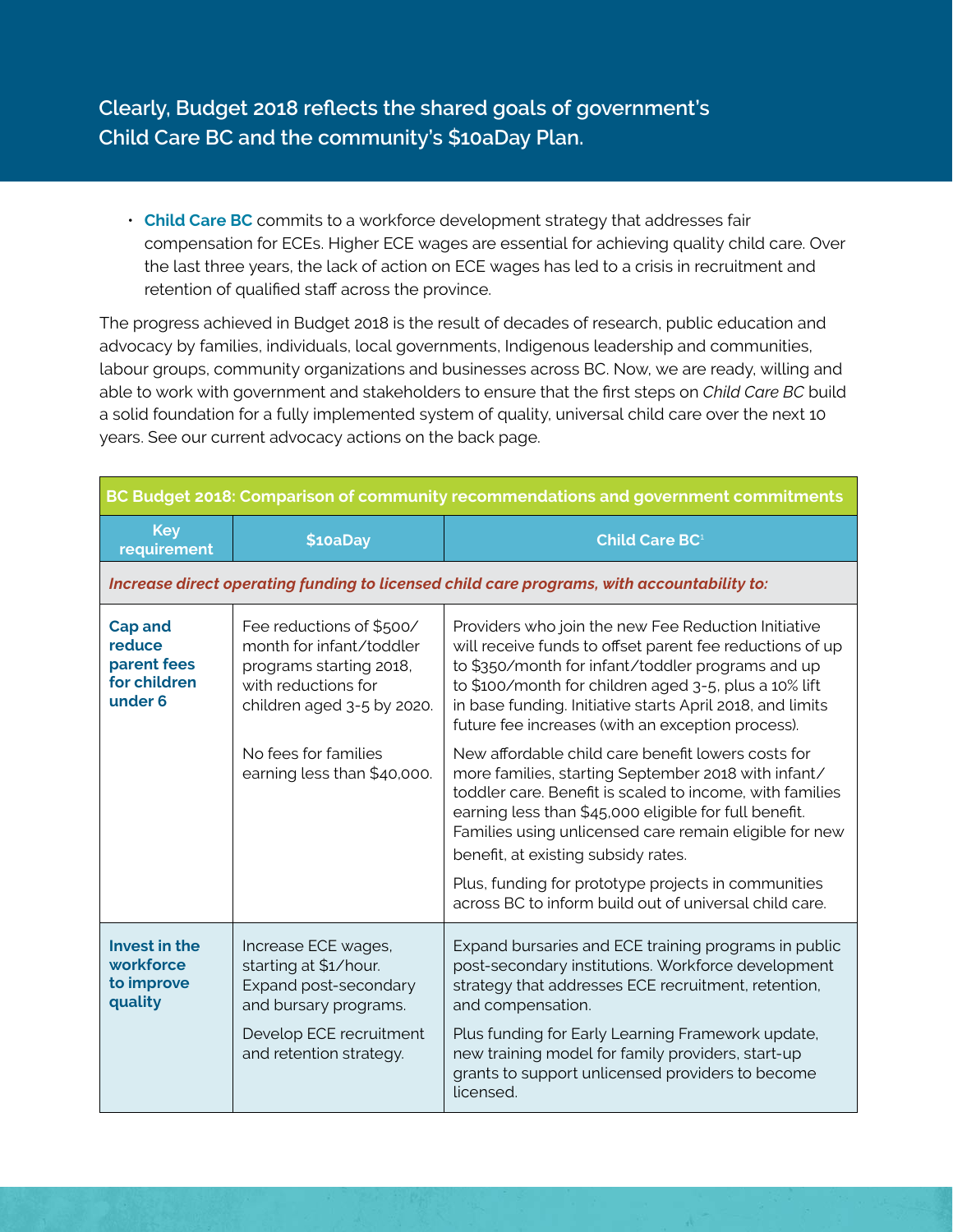| <b>Key</b><br>requirement                                                                                                   | \$10aDay                                                                                                                                               | Child Care BC <sup>1</sup>                                                                                                                                                                                                                                                                                                                                           |
|-----------------------------------------------------------------------------------------------------------------------------|--------------------------------------------------------------------------------------------------------------------------------------------------------|----------------------------------------------------------------------------------------------------------------------------------------------------------------------------------------------------------------------------------------------------------------------------------------------------------------------------------------------------------------------|
| <b>Increase</b><br>spaces, while<br>meeting<br>diverse family<br>needs                                                      | Province-wide review<br>and plan to add 22,500<br>new/modified licensed<br>spaces in three years.                                                      | Add 24,000 new licensed spaces province-wide<br>over three years, in partnership with public-sector<br>agencies, local governments, and community<br>organizations, with priority to co-location on school<br>grounds.                                                                                                                                               |
|                                                                                                                             |                                                                                                                                                        | Plus, funding for planning grants to local communities,<br>additional supports to family child care providers,<br>expanded grants to maintain existing spaces.                                                                                                                                                                                                       |
| <b>Honour</b><br>diversity and<br>inclusion for<br>all children                                                             | New investments advance<br>programs that nurture<br>and respect families in<br>all their diversities.                                                  | Funding to reduce waitlists for Supported Child<br>Development (SCD) and Aboriginal Supported Child<br>Development (ASCD). Increase supports for young<br>parents. In 2019, funding to providers offering care for<br>families with non-standard work hours.                                                                                                         |
| <b>Develop</b><br><b>infrastructure</b><br>strategy<br>to ensure<br>effective<br>system<br><b>function and</b><br>oversight | Including roles of Child<br>Care Resource & Referral<br>(CCRR), licensing,<br>etc. and child care<br>transition from MCFD to<br>Ministry of Education. | Strengthen laws to support public reporting on illegal<br>child care providers. Enhance licensing capacity.<br>Work closely with CCRRs and Ministry of Education.<br>Enhance data collection to support evidence-<br>informed policy decisions as system unfolds.<br>Ongoing stakeholder engagement and monitoring of<br>investments. Consider system of governance. |
| <sup>1</sup> For details on Child Care BC, see http://bchudget.gov.bc.ca/2018/childcare/2018. Child, Care, BC pdf and       |                                                                                                                                                        |                                                                                                                                                                                                                                                                                                                                                                      |

1 For details on Child *Care BC*, see [http://bcbudget.gov.bc.ca/2018/childcare/2018\\_Child\\_Care\\_BC.pdf](http://bcbudget.gov.bc.ca/2018/childcare/2018_Child_Care_BC.pdf) and [https://www2.gov.bc.ca/gov/content/family-social-supports/caring-for-young-children/child-care/](https://www2.gov.bc.ca/gov/content/family-social-supports/caring-for-young-children/child-care/child) [child-care-improvements](https://www2.gov.bc.ca/gov/content/family-social-supports/caring-for-young-children/child-care/child)

## **Indigenous-led child care**

The \$10aDay Plan supports Indigenous rights in Indigenous child care. We will continue to seek appropriate opportunities to support our Indigenous colleagues in assuming their rightful leadership roles in the Indigenous governance of child and family supports.

In addition, as government begins to expand and update ECE training opportunities, we will work to ensure that all ECEs are educated about the history, cultures, and practices of Indigenous peoples (as appropriate) and about colonialism's continuing impacts on them, and can follow these learnings in the programs they develop and provide for all children—as proposed in the \$10aDay Plan.

Specifically regarding BC Budget 2018, Mary Teegee, President of the BC Aboriginal Child Care Society, said:

*We look forward to working with the provincial government and First Nations leadership to ensure that new funding for Indigenous child care and learning support will be substantial, and supportive of the self-determination of Indigenous authorities, families and organizations who understand how and where the most impact can be made for their communities."*<sup>2</sup>

<sup>2</sup> Further information available at [www.acc-society.bc.ca/](http://www.acc-society.bc.ca/ )